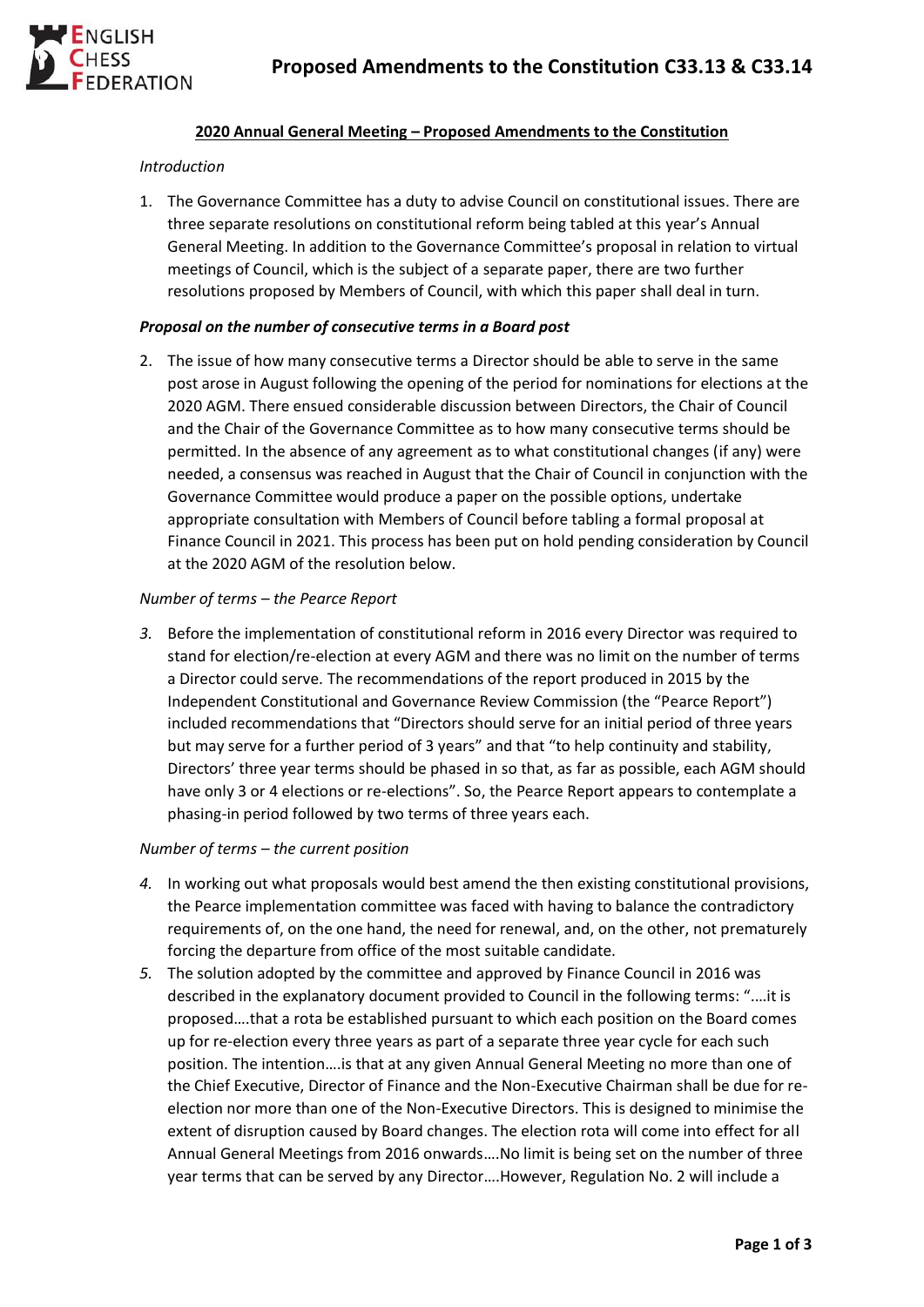# **Proposed Amendments to the Constitution C33.13 & C33.14**



strong presumption that service in the same post will be limited to no more than two terms starting from the 2016 Annual General Meeting, subject to the availability of alternative candidates acceptable to Council". This was implemented by amending the articles of association and Regulation No. 2 (The Directors and Officers Responsibilities Regulations) (the "Regulations").

*6.* In detail, Article 58 obliges the Directors to maintain a rota with a three year cycle for each board position, Article 59 provides "At each Annual General Meeting held in or after 2017 Directors shall retire in accordance with the Board Rota and article 60 provides "Any Director who retires at an Annual General Meeting pursuant to Article 59 shall be eligible for reelection at such Annual General Meeting". The amendments to the Regulations include the insertion of a rota (with each post being given an initial term of one year, two years or three years to ensure an even spread of elections each year) and of the following wording: "Subsequent terms shall be 3 years for all posts". And then in the following paragraph: "It is in the interest of board renewal that no individual should serve continuously in the same post for more than two terms commencing from the 2016 elections. There is therefore a strong presumption that service in the same post will be limited to not more than 2 terms thereafter, subject to availability of alternative candidates acceptable to Council".

# *Number of terms – the current position – points to note*

- 7. It should be noted in relation to the current position that the Articles of Association take priority over the Regulations as a matter of law; Article 86(2) confirms this by expressly stating that "no Bye-Law or Regulation shall be inconsistent with, or shall affect or repeal anything contained in, the Memorandum or Articles of Association of the Company". So, in circumstances where a Director has, since 2016, served two terms in the same post and there is an alternative candidate acceptable to Council – these being the circumstances where the strong presumption in the Regulations would suggest a Director should not serve a further term – the legal position is that the Director can stand for a further term or terms; Article 60 takes priority. The strong presumption in the Regulations might be regarded as having a function of being a reminder of the importance of board renewal, but it does not operate as a legal constraint.
- *8.* It should also be noted in relation to the current position that, although a normal term of office will last three years, there are circumstances in which it will be shorter. The first example of such circumstances arises as a result of the 2016 changes giving some of the Directors an initial term of one year or two years rather than three years (see paragraph 6. above). This will cease to be relevant after 2021. The second example, and this will remain relevant after 2021, arises where a Director leaves office in the first two years of the cycle of three years applicable to a post. The replacement Director is then required to be elected at the next Annual General Meeting and will then be due to stand for election again one or two years later rather than three years later.
- *9.* A final point to note in relation to the strong presumption in the Regulations is that when it refers to a limit of no more than two terms there is ambiguity as to whether that means two terms of three years or whether it means two terms of whatever length (a term of one or two years followed by a term of three years).

## *Number of terms – the proposed changes*

10. The proposed changes to the Articles of Association are set out in the 2020 AGM Agenda, which this note accompanies. They replace the existing Article 59 and Article 60 with